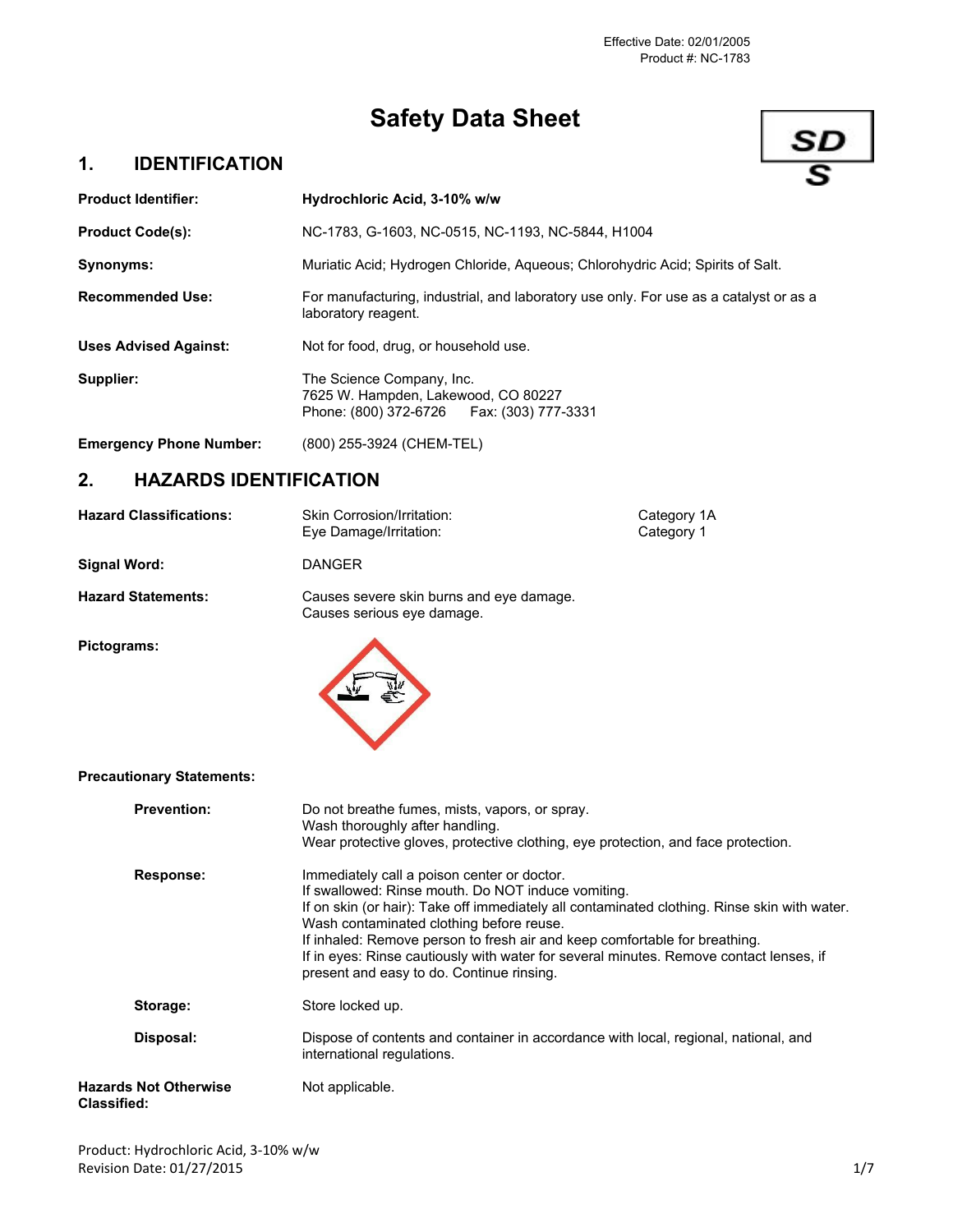**Toxicity Statement:** Not applicable.

## **3. COMPOSITION AND INFORMATION ON INGREDIENTS**

| <b>Component</b>         | <b>Common Name / Synonyms</b>       | CAS#      | <b>Chemical Formula</b> | % by Weight |
|--------------------------|-------------------------------------|-----------|-------------------------|-------------|
| <b>Hydrochloric Acid</b> | Muriatic Acid; Hydrogen<br>Chloride | 7647-01-0 | HCI                     | $3.0 - 10$  |
| Water                    | -                                   | 7732-18-5 | $H_2O$                  | $90 - 97$   |

**Trade Secret Statement:** Not applicable.

# **4. FIRST AID MEASURES**

**First Aid Procedures:**

|    | Inhalation:                                                 | Move to fresh air. If breathing is difficult, give oxygen. If not breathing, give artificial<br>respiration. WARNING! It may be hazardous to the person providing aid to give<br>mouth-to-mouth resuscitation when the inhaled or ingested material is toxic, infectious, or<br>corrosive. Do not use mouth-to-mouth resuscitation if victim ingested or inhaled the<br>substance; induce artificial respiration with the aid of a pocket mask equipped with a<br>one-way valve or other proper respiratory medical device. Call a physician or poison control<br>center immediately. |
|----|-------------------------------------------------------------|---------------------------------------------------------------------------------------------------------------------------------------------------------------------------------------------------------------------------------------------------------------------------------------------------------------------------------------------------------------------------------------------------------------------------------------------------------------------------------------------------------------------------------------------------------------------------------------|
|    | Ingestion:                                                  | Do not induce vomiting unless directed to do so by medical personnel. If vomiting occurs,<br>keep head low so that vomit does not enter lungs. Never give anything by mouth to an<br>unconscious person. Immediate medical attention is required. Call a physician or poison<br>control center immediately.                                                                                                                                                                                                                                                                           |
|    | <b>Skin Contact:</b>                                        | Wash skin with soap and plenty of water for at least 15 minutes. Remove contaminated<br>clothing and shoes. Wash clothing before reuse. Call a physician immediately.                                                                                                                                                                                                                                                                                                                                                                                                                 |
|    | <b>Eye Contact:</b>                                         | Check for and remove contact lenses, if present and easy to do. Immediately flush eyes with<br>gentle but large stream of water for at least 15 minutes, lifting lower and upper eyelids<br>occasionally. Immediate medical attention is required. Call a physician immediately.                                                                                                                                                                                                                                                                                                      |
|    | <b>General Advice:</b>                                      | Poison information centers in each state can provide additional assistance for scheduled<br>poisons. Ensure that those providing first aid and medical personnel are aware of the<br>material(s) involved and take precautions to protect themselves.                                                                                                                                                                                                                                                                                                                                 |
|    | <b>Symptoms and Effects:</b>                                | Skin and eye irritation or burns, irritation of respiratory system, burning sensation of the<br>respiratory tract, coughing, hoarseness, choking sensation, dyspnea (shortness of breath<br>and difficulty breathing), shallow respiration, salivation, burning of mouth, throat, and<br>stomach, thirst, difficulty swallowing, abdominal pain, nausea, vomiting, diarrhea, weak and<br>rapid pulse or rapid heart rate (tachycardia), shock.                                                                                                                                        |
|    | <b>Immediate Medical Care/</b><br><b>Special Treatment:</b> | Immediate medical attention is required. Call a physician or poison control center<br>immediately. Treat symptomatically.                                                                                                                                                                                                                                                                                                                                                                                                                                                             |
| 5. | <b>FIREFIGHTING MEASURES</b>                                |                                                                                                                                                                                                                                                                                                                                                                                                                                                                                                                                                                                       |
|    | <b>Suitable Extinguishing Media:</b>                        | Water spray, dry powder, alcohol resistant foam, carbon dioxide.                                                                                                                                                                                                                                                                                                                                                                                                                                                                                                                      |
|    |                                                             | Unsuitable Extinguishing Media: Do not use a solid (straight) water stream, as it may scatter and spread fire.                                                                                                                                                                                                                                                                                                                                                                                                                                                                        |

|                                                 | whomis extends in only most and do not doo a bond (budishit) mator ou barri, as it may boatter and oprodume. |
|-------------------------------------------------|--------------------------------------------------------------------------------------------------------------|
| <b>Hazardous Combustion</b><br><b>Products:</b> | May emit corrosive and/or toxic fumes if exposed to excessive heat.                                          |
| <b>Specific Hazards:</b>                        | Contact with metals may produce flammable hydrogen gas.                                                      |
| <b>Special Protective Equipment/</b>            | As in any fire, wear MSHA/NIOSH approved (or equivalent), self-contained, positive-                          |
|                                                 |                                                                                                              |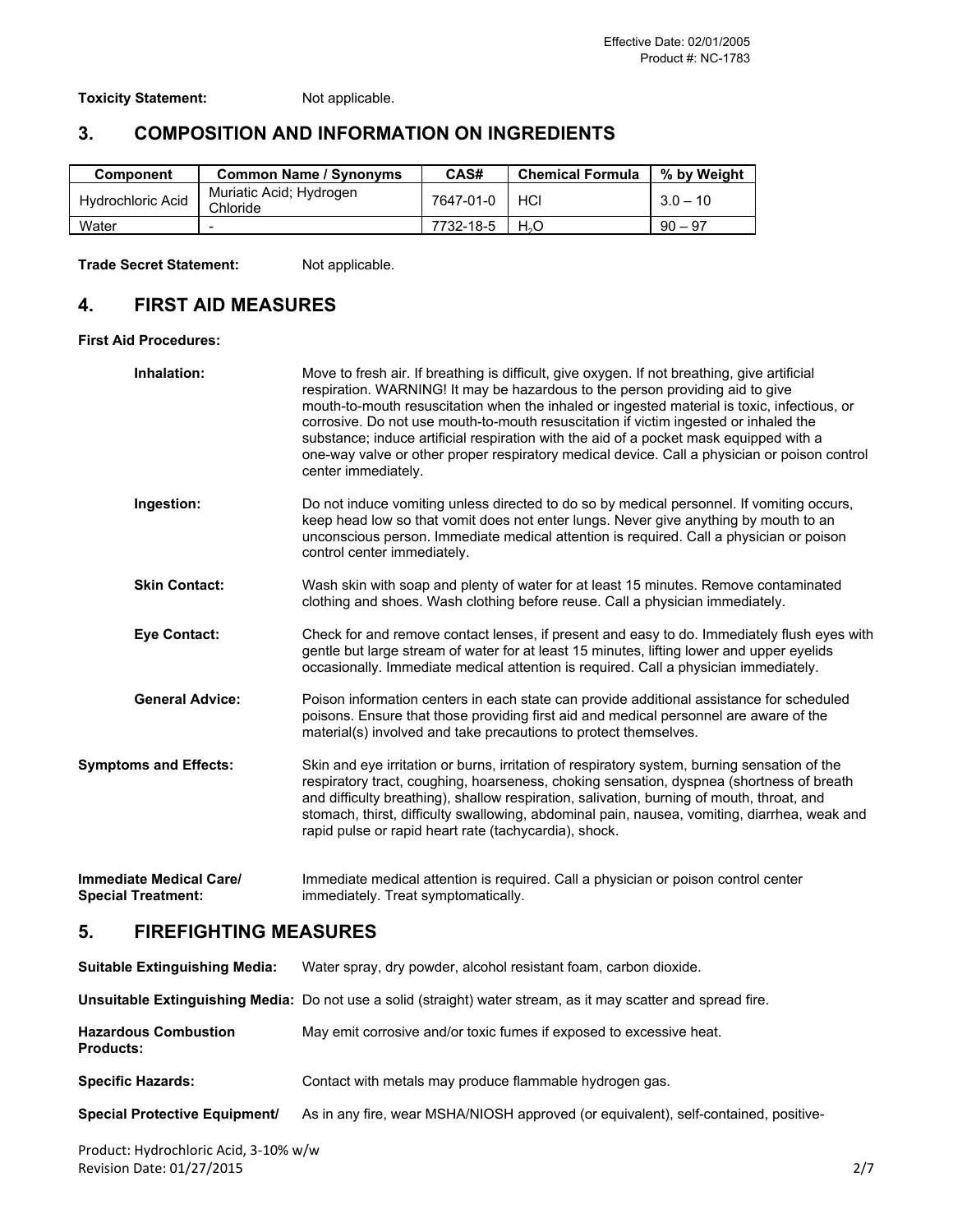**Precautions for Firefighters:** pressure or pressure-demand breathing apparatus and full protective gear.

#### **6. ACCIDENTAL RELEASE MEASURES**

| <b>Personal Precautions and</b><br><b>Protective Equipment:</b> | Ventilate area of leak or spill. Isolate hazard area and keep unnecessary and unprotected<br>personnel away from the area of the leak or spill. Keep upwind. Wear appropriate personal<br>protective equipment (see Section 8). Avoid contact with eyes, skin, and clothing.                                                                                                                                                                                            |
|-----------------------------------------------------------------|-------------------------------------------------------------------------------------------------------------------------------------------------------------------------------------------------------------------------------------------------------------------------------------------------------------------------------------------------------------------------------------------------------------------------------------------------------------------------|
| <b>Emergency Procedures:</b>                                    | In case of chemical emergency, or if unsure how to address an accidental release, consult a<br>professional (see Section 1).                                                                                                                                                                                                                                                                                                                                            |
| <b>Methods for Containment:</b>                                 | Stop the flow of material, if this is without risk. Prevent entry into waterways, sewer,<br>basements, or confined areas. Dike the spilled material, where this is possible. Product<br>should not be released to the environment. Contain and recover liquid when possible.                                                                                                                                                                                            |
| <b>Methods for Cleanup:</b>                                     | Absorb spill with an inert material (e.g. vermiculite, dry sand, earth, cloth, or fleece) and<br>place in a non-combustible container for reclamation or disposal. Do not flush to sewer.<br>Clean contaminated surface thoroughly. Residues from spills can be diluted with water and<br>neutralized with alkaline material such as soda ash or lime. Never return spills in original<br>containers for reuse. Clean up in accordance with all applicable regulations. |

## **7. HANDLING AND STORAGE**

Handling: **Handling:** Wear personal protective equipment (see Section 8). Use only in well-ventilated areas. Provide sufficient air exchange and/or exhaust in work rooms. Avoid contact with skin, eyes, and clothing. Do not breathe vapors or spray mist. Do not ingest. When using, do not eat, drink, or smoke. Keep away from incompatible materials (see Section 10). Handle in accordance with good industrial hygiene and safety practice. Wash thoroughly after handling. Containers of this material may be hazardous when empty, as they retain product residues (vapors, liquids). Observe all warnings and precautions listed for this product. As with all acids, never add water directly to this product. Instead, add acids to water to prevent violent eruption of the solution.

**Storage:** Store in a cool, dry, ventilated area. Store in a segregated and approved area away from, heat and incompatible materials (see Section 10). Store in original container. Do not store in metallic containers. Keep containers tightly closed and upright. Keep away from food, drink, and animal foodstuffs. Keep out of the reach of children. Comply with all national, state, and local codes pertaining to the storage, handling, dispensing, and disposal of this product.

#### **8. EXPOSURE CONTROLS AND PERSONAL PROTECTION**

| <b>Exposure Limits:</b> | Hydrochloric Acid, 37%: OSHA (PEL): 5 ppm |                    |  |
|-------------------------|-------------------------------------------|--------------------|--|
|                         |                                           | ACGIH (TLV): 2 ppm |  |

**Engineering Controls:** Ensure adequate ventilation. Ventilation rates should be matched to conditions. If applicable, use process enclosures, local exhaust ventilation, or other engineering controls to maintain airborne levels below recommended exposure limits. If exposure limits have not been established, maintain airborne levels to an acceptable level.

#### **Personal Protective Measures:**

| <b>Eye/Face Protection:</b> | Wear safety glasses with side shields or goggles and a face shield. Maintain approved eye<br>wash station and accessible rinse facilities in work area.                                                                                                                                                |
|-----------------------------|--------------------------------------------------------------------------------------------------------------------------------------------------------------------------------------------------------------------------------------------------------------------------------------------------------|
| <b>Skin Protection:</b>     | Wear appropriate chemical resistant clothing (with long sleeves) and appropriate chemical<br>resistant gloves.                                                                                                                                                                                         |
|                             | Respiratory Protection: An air-purifying, NIOSH-approved respirator with appropriate cartridge or canister may be<br>permissible under certain circumstances where airborne concentrations are expected to<br>exceed exposure limits. Use a positive-pressure, air-supplied respirator if there is any |

potential for an uncontrolled release, if exposure levels are unknown, or if any other circumstances exist where air-purifying respirators may not provide adequate protection.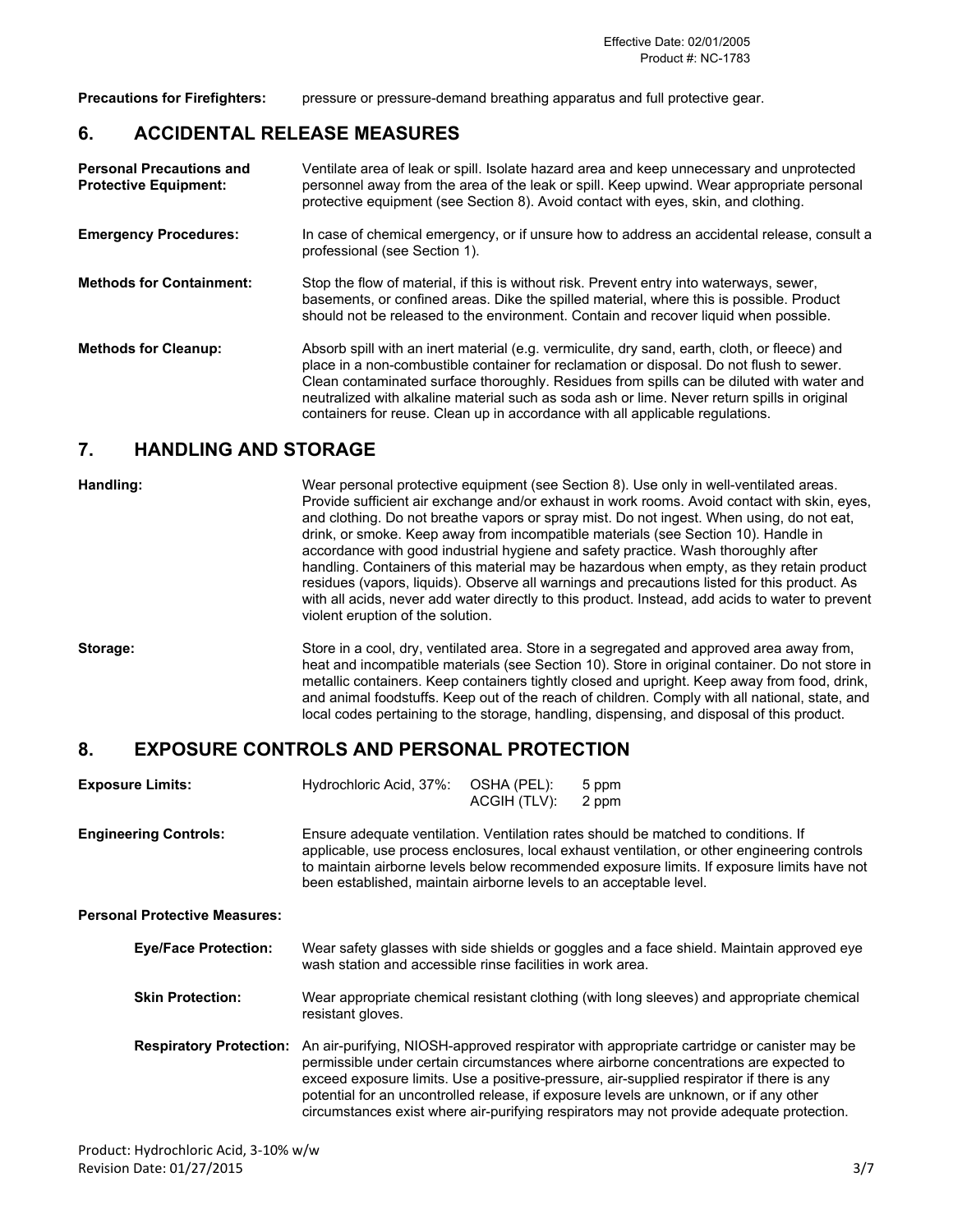#### Effective Date: 02/01/2005 Product #: NC1783

**for Personal Protective Equipment:**

**Specific Requirements** Ensure that glove material is compatible with this product. This information is available from **for Personal Protective** glove manufacturers.

## **9. PHYSICAL AND CHEMICAL PROPERTIES**

| Appearance:                                        | Colorless, transparent liquid. |
|----------------------------------------------------|--------------------------------|
| Odor:                                              | Pungent. Irritating.           |
| <b>Odor Threshold:</b>                             | $0.25 - 10$ ppm                |
| Formula Weight:                                    | 36.46 (as HCI)                 |
| pH:                                                | $<$ 1 at 20 $^{\circ}$ C       |
| <b>Melting/Freezing Point:</b>                     | No information found.          |
| <b>Boiling Point/Range:</b>                        | No information found.          |
| <b>Decomposition Temperature:</b>                  | No information found.          |
| <b>Flash Point:</b>                                | Not applicable.                |
| <b>Auto-ignition Temperature:</b>                  | Not applicable.                |
| <b>Flammability:</b>                               | Not flammable.                 |
| <b>Flammability/Explosive Limits:</b>              | Not applicable.                |
| Solubility:                                        | Miscible with water, ether,    |
| <b>Vapor Pressure:</b>                             | No information found.          |
| <b>Vapor Density (Relative):</b>                   | 1.267 (estimate)               |
| <b>Specific Gravity:</b>                           | $> 1.0$ (Water = 1)            |
| <b>Evaporation Rate:</b>                           | No information found.          |
| <b>Viscosity:</b>                                  | No information found.          |
| <b>Partition Coefficient</b><br>(n-octanol/water): | No information found.          |

## **10. STABILITY AND REACTIVITY**

| <b>Reactivity Data:</b>                              | Corrosive. See Section 11.                                                                                                                                                                                                                           |
|------------------------------------------------------|------------------------------------------------------------------------------------------------------------------------------------------------------------------------------------------------------------------------------------------------------|
| <b>Chemical Stability:</b>                           | Stable under normal conditions.                                                                                                                                                                                                                      |
| <b>Conditions to Avoid:</b>                          | Excessive heat, excessive ambient moisture, incompatible materials.                                                                                                                                                                                  |
| <b>Incompatible Materials:</b>                       | Oxidizing agents, metals, alkalis, organic materials, water, cyanides, sulfides, sulfites,<br>aldehydes.                                                                                                                                             |
| <b>Hazardous Decomposition</b><br><b>Products:</b>   | Hydrogen chloride vapor, hydrogen.                                                                                                                                                                                                                   |
| <b>Possibility of Hazardous</b><br><b>Reactions:</b> | May react vigorously, violently, or explosively with the incompatible materials listed above.<br>Excess thermal conditions may yield hazardous hydrogen chloride vapor. Contact with<br>metals may produce hazardous concentrations of hydrogen gas. |
| <b>Hazardous Polymerization:</b>                     | Will not occur.                                                                                                                                                                                                                                      |

## **11. TOXICOLOGICAL INFORMATION**

**Routes of Exposure:** Inhalation, ingestion, skin contact, eye contact.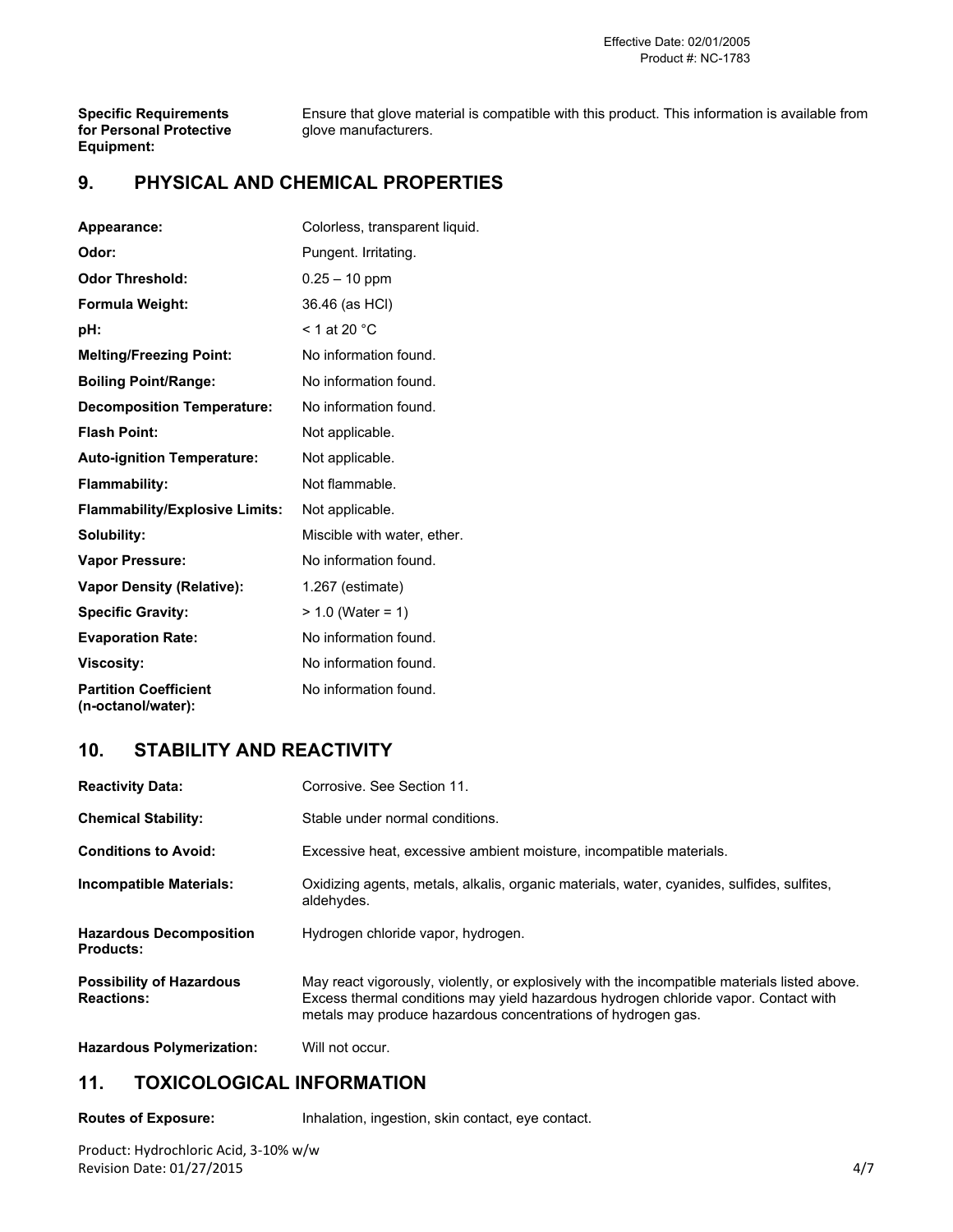| <b>Acute Effects:</b>        | Harmful if swallowed, inhaled, or absorbed through the skin. Causes irritation of the eyes,<br>skin, respiratory tract, and gastrointestinal tract. May enter lungs if swallowed or vomited.<br>Liquid and vapors are corrosive. May cause tissue damage.                                                                                    |                                                                  |                                            |
|------------------------------|----------------------------------------------------------------------------------------------------------------------------------------------------------------------------------------------------------------------------------------------------------------------------------------------------------------------------------------------|------------------------------------------------------------------|--------------------------------------------|
| <b>Chronic Effects:</b>      | Prolonged or repeated exposure may affect liver function, respiratory function, kidney<br>function, and behavioral/central nervous system function. Prolonged or repeated exposure<br>may also cause tooth decay, dermatitis, and conjunctivitis.                                                                                            |                                                                  |                                            |
| <b>Toxicological Data:</b>   | Hydrochloric Acid:                                                                                                                                                                                                                                                                                                                           | LD50 Oral, Rat:<br>LD50 Dermal, Rabbit:<br>LC50 Inhalation, Rat: | 700 mg/kg<br>> 5010 mg/kg<br>2.32 mg/L 4 h |
|                              | Water:                                                                                                                                                                                                                                                                                                                                       | No information found.                                            |                                            |
| <b>Symptoms of Exposure:</b> | Irritation, burning, ulceration, coughing, sneezing, choking sensation, hoarseness, chest<br>pains, headache, palpitations, dyspnea, bronchitis, gastric infection, nausea, vomiting,<br>diarrhea, thirst, difficulty swallowing, salivation, chills, fever, uneasiness, shock, strictures,<br>stenosis, excited behavior, weak rapid pulse. |                                                                  |                                            |
| <b>Carcinogenic Effects:</b> | This product is not considered to be a carcinogen by IARC, ACGIH, NTP, or OSHA.                                                                                                                                                                                                                                                              |                                                                  |                                            |
| <b>ACGIH:</b>                | A4 - Not classifiable as a human carcinogen                                                                                                                                                                                                                                                                                                  |                                                                  |                                            |
| IARC:                        | 3 – Not classifiable for human                                                                                                                                                                                                                                                                                                               |                                                                  |                                            |

## **12. ECOLOGICAL INFORMATION**

| <b>Ecotoxicological Data:</b>         | Hydrochloric Acid:<br>LC50, Western Mosquitofish (Gambusia affinis):                                                                                                         | 282 mg/L 96 h |
|---------------------------------------|------------------------------------------------------------------------------------------------------------------------------------------------------------------------------|---------------|
| <b>Persistence and Degradability:</b> | No information found.                                                                                                                                                        |               |
| <b>Environmental Effects:</b>         | Very toxic to aguatic life. May leach into groundwater. Avoid exposure to the environment.                                                                                   |               |
| 13.<br><b>DISPOSAL INFORMATION</b>    |                                                                                                                                                                              |               |
| <b>Disposal Instructions:</b>         | All wastes must be handled in accordance with local, state, and federal regulations.<br>Minimize exposure to product waste (see Section 8). Do not dispose unused waste down |               |

drains or into sewers. **Contaminated Packaging:** Because emptied containers retain product residue, follow label warnings even after container is emptied. Offer rinsed packaging material to local recycling facilities.

**Waste Codes:** D002: Waste Corrosive material (pH ≤ 2 or pH ≥12.5 or corrosive to steel)

## **14. TRANSPORT INFORMATION**

#### **DOT:**

| <b>UN Number:</b>                              | UN1789 |
|------------------------------------------------|--------|
| <b>Proper Shipping Name:</b> Hydrochloric Acid |        |
| <b>Hazard Class:</b>                           | 8      |
| <b>Packing Group:</b>                          | Ш      |
| <b>ERG Number:</b>                             | 157    |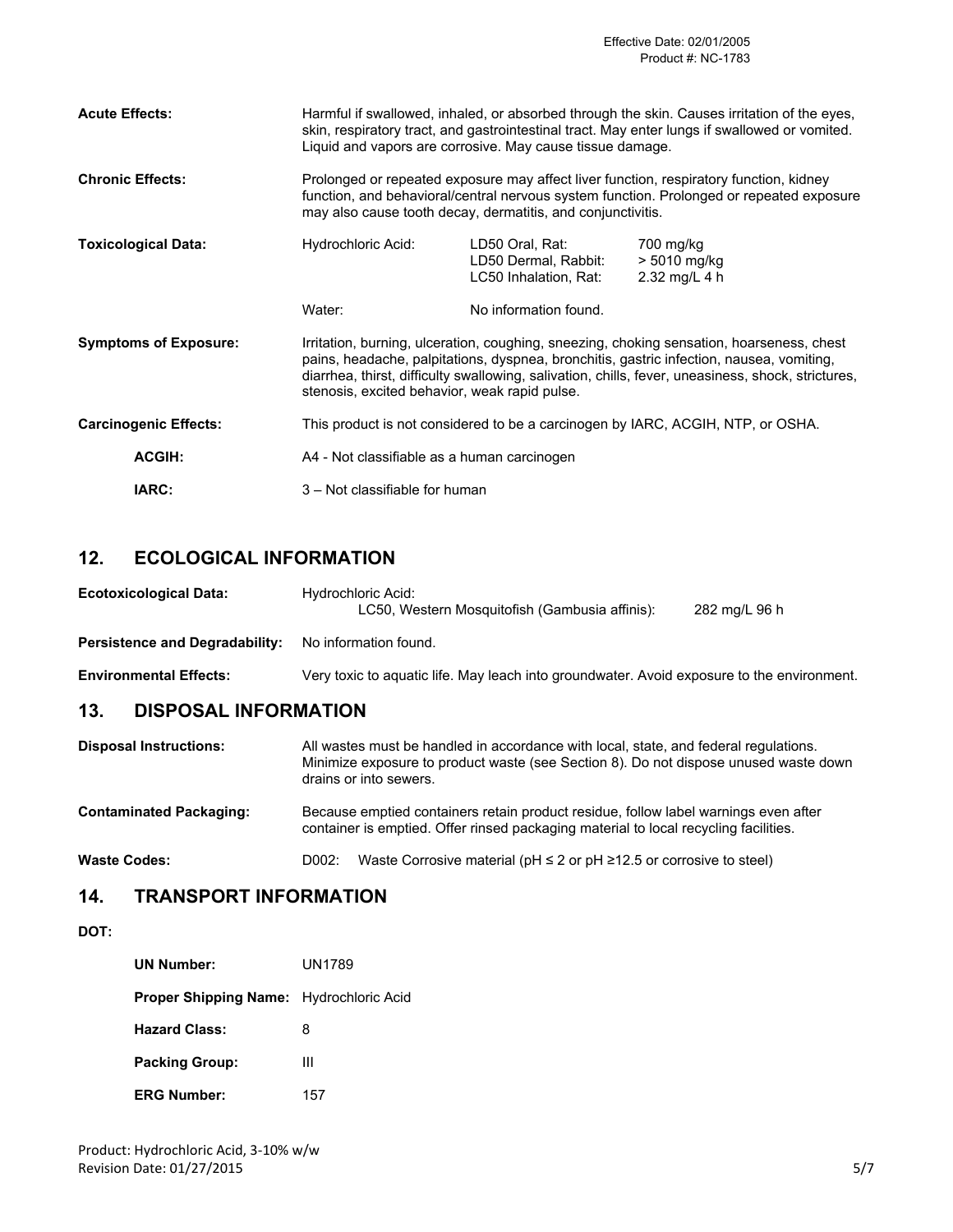| <b>Environmental Hazard</b> | No information found. |
|-----------------------------|-----------------------|
| <b>Regulations:</b>         |                       |

**Other Transport Precautions:** IMDG Number: UN1789

## **15. REGULATORY INFORMATION**

**U.S. Federal Regulations**:

| <b>OSHA:</b>                 | This product is considered a "Hazardous Chemical" as defined by the OSHA Hazard<br>Communication Standard, 29 CFR 1910.1200. |                      |         |
|------------------------------|------------------------------------------------------------------------------------------------------------------------------|----------------------|---------|
| <b>TSCA Inventory:</b>       | All components of this product are on the U.S. TSCA Inventory.                                                               |                      |         |
| U.S. EPCRA (SARA Title III): |                                                                                                                              |                      |         |
| Section 302:                 | Hydrogen Chloride:                                                                                                           | Reportable Quantity: | 5000 lb |

| <b>Hazard Category</b>           | List (Yes/No) |
|----------------------------------|---------------|
| Section 311 - Hazardous Chemical | Yes           |
| Immediate Hazard                 | Yes           |
| Delayed Hazard                   | No            |
| Fire Hazard                      | N٥            |
| Pressure Hazard                  | No            |
| <b>Reactivity Hazard</b>         | N۸            |

**Sections 311/312:**

**Section 313:** Hydrogen Chloride: 1.0% De Minimis Concentration

**CERCLA Reportable Quantities:** Hydrochloric Acid: 5000 lb

**International Inventories:**

| <b>Country or Region</b> | <b>Inventory Name</b>                                                     | On Inventory (Yes/No)* |
|--------------------------|---------------------------------------------------------------------------|------------------------|
| Australia                | Australian Inventory of Chemical Substances (AICS)                        | Yes                    |
| Canada                   | Domestic Substances List (DSL)                                            | Yes                    |
| Canada                   | Non-Domestic Substances List (NDSL)                                       | No                     |
| China                    | Inventory of Existing Chemical Substances in China (IECSC)                | Yes                    |
| Europe                   | European Inventory of Existing Commercial Chemical Substances<br>(EINECS) | Yes                    |
| Europe                   | European List of Notified Chemical Substances (ELINCS)                    | No                     |
| Japan                    | Inventory of Existing and New Chemical Substances (ENCS)                  | Yes                    |
| Korea                    | Existing Chemicals List (ECL)                                             | Yes                    |
| Philippines              | Philippine Inventory of Chemicals and Chemical Substances (PICCS)         | Yes                    |

\*A "Yes" indicates that the listed component(s) of this product comply with the inventory requirements administered by the governing country(s).

## **16. OTHER INFORMATION**